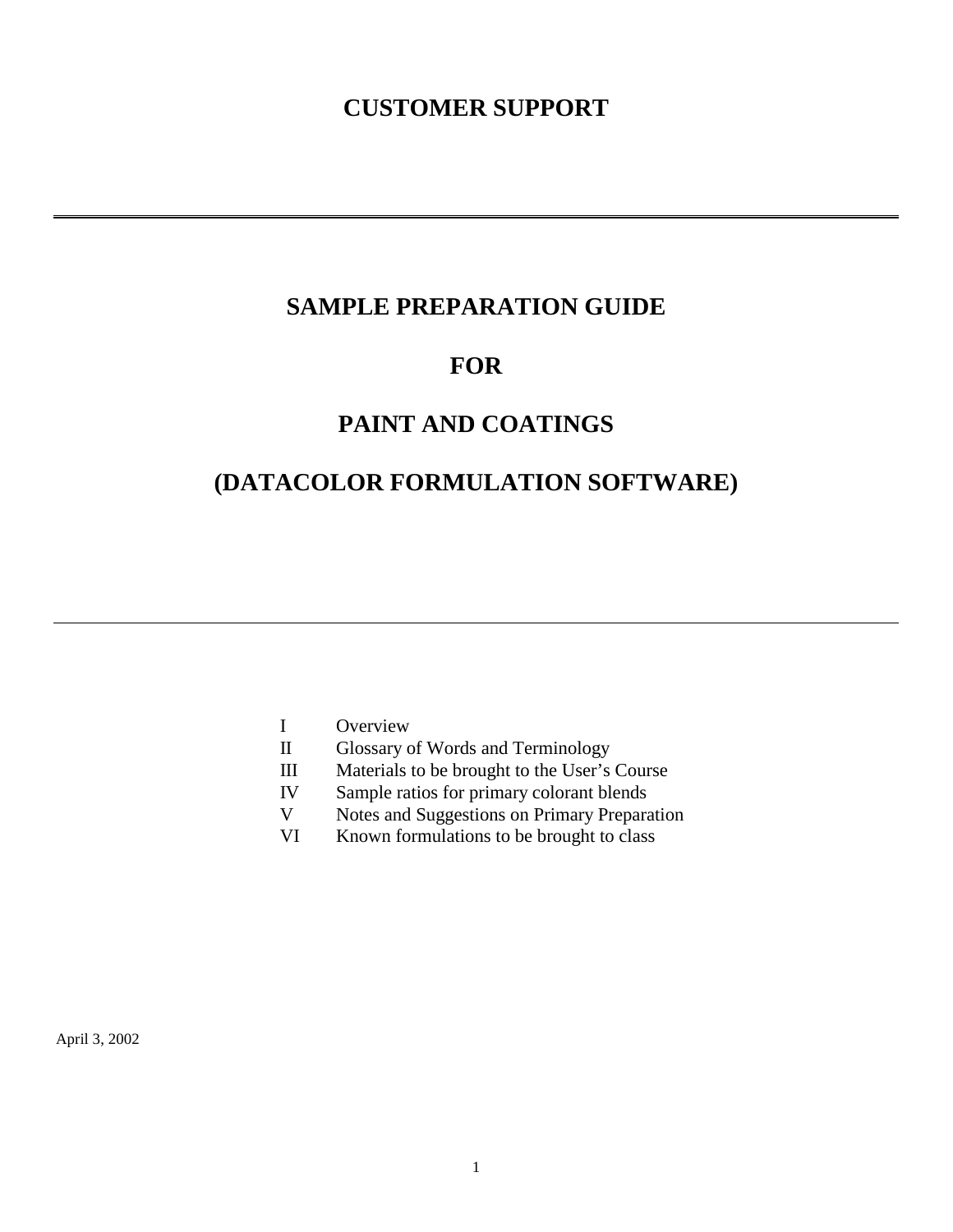#### **OVERVIEW**

Datacolor Color Control Systems are designed as working tools that a colorist or shader uses to perform the task of bringing products on shade to a target color or standard. The two most frequently used functions of the many provided in the software are:

- 1. Developing initial colorant formulations to match a desired target color.
- 2. Calculating corrections for existing off-color batches to bring the color of the batch on standard.

To implement these functions all colorants must be characterized in a colorant data file. This colorant file will contain information for each individual colorant used in day to day operation.

The instructions contained in this guide must be followed to insure the file will be as accurate as possible. The performance of the system depends on the quality of the data in the file.

# **PLEASE BE SURE YOU UNDERSTAND THE OBJECTIVES OF THIS GUIDE FULLY BEFORE YOU START YOUR PRIMARY SAMPLE PREPARATION. IF YOU HAVE ANY QUESTIONS ABOUT THESE INSTRUCTIONS, CONTACT YOUR DATACOLOR TECHNICAL ACCOUNT REPRESENTATIVE BEFORE YOU PROCEED!**

# **PRELIMINARY DISCUSSIONS**

The first data file you prepare should be for the product line produced most by your company **Proceed through the following steps**.

- A. The first colorant file Decide which vehicle system or product-line to use for your initial file.
- B. Formulation of primary material All primary samples should be formulated and prepared as though they were finished products to be delivered to a customer.

Be on the lookout for problems such as "flocculation" along with any of the others that can be encountered. Do a "rub-up" on each sample before curing. Identify and correct any problems such as flooding, flocculation or pigment flotation.

C. Film application and substrate - All primary samples should be made using the same application methods you now use for color matching. That can be drawn downs, sprayed panels or any other type application. It should be done at normal application film thickness.

Whatever method you use must be reproducible.

PLEASE NOTE: The software does not require the samples be at complete hiding. If any of the colorant samples are not hiding **you must build a file using an incomplete hide white.** If they are not at complete hide, the substrate must have a black and a white contrast section on it large enough to measure with the Spectrophotometer.

You can, of course, make all your primaries at complete hide.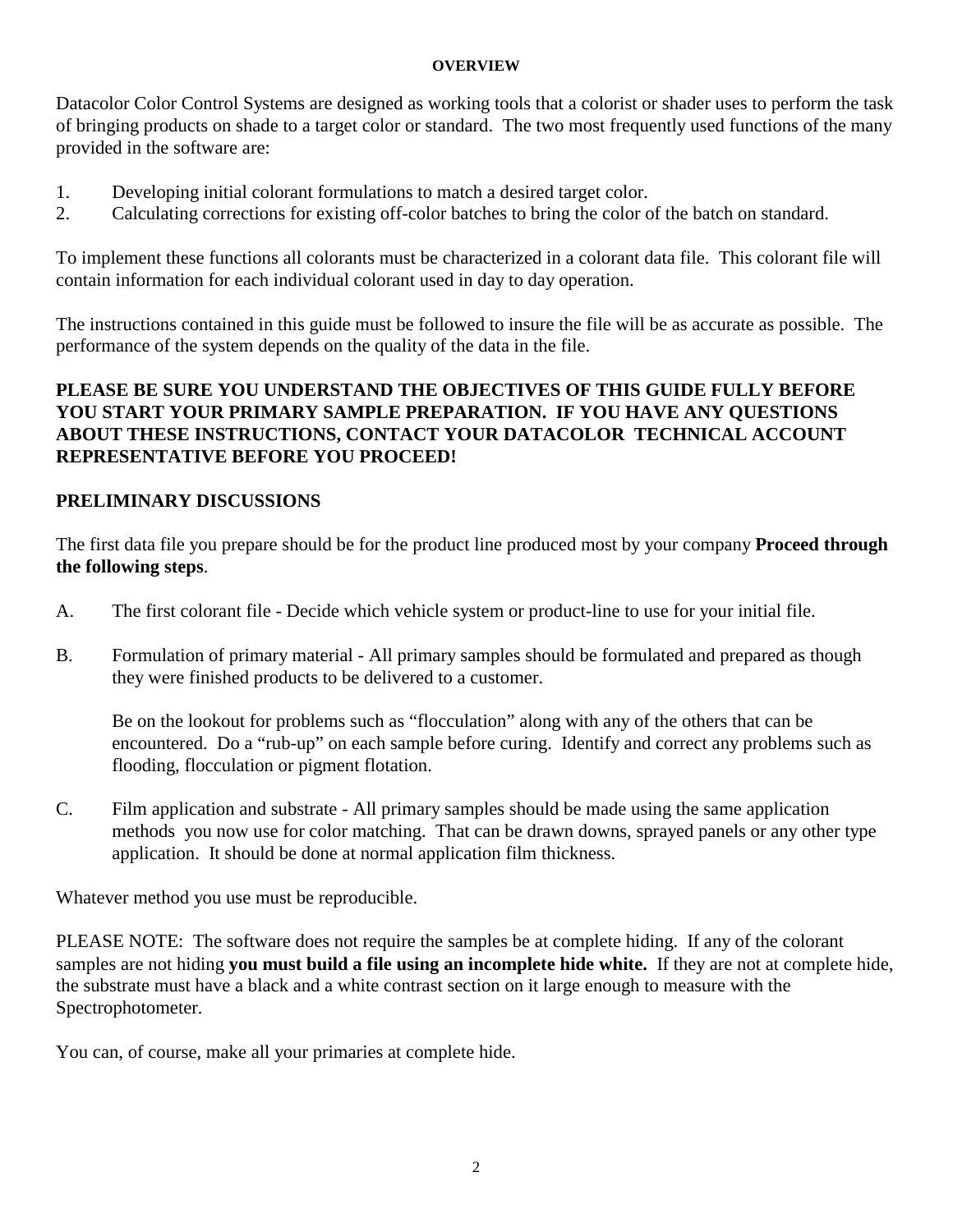- D. **Primary material sample size** Sample weighing accuracy directly influences the precision of the data file. Prepare a large enough sample to insure weighing accuracy. Generally a pint sample or larger provides sufficient volume.
- E. **Scale** We recommend that an electronic balance with a minimum two decimal point accuracy be used when preparing primary samples. One decimal, triple beam balances and the like are not advisable for optimum accuracy. If you have any questions about the reliability of the scale you want to use, please call Datacolor.
- F. **Assembly**  The key is to construct your primaries in a manner consistent with the way the materials are to be used in the formulation process.

 If dry pigments are being used, the same dispersion method should be used in the lab that will be used in production. It is recommended you do not co-grind the primary pigment mixtures.

 If you use pastes, Be sure they are thoroughly agitated (mixed) and homogenous before use in the primary samples.

- G. **Drying Schedule** The drying or curing schedule you use should duplicate the process that you currently use for that coating. If a lab sample is force dried, then your primaries should be forced dried.
- H. **Allocating Materials** The materials needed to prepare primary samples include:
	- 1. **Calibrating White and Black** You must be sure to allocate enough of the same lots of white and black to complete the file and for future use. This ensures consistency throughout the file or if you wish to store additional colorants in the future.
	- 2. **Primary Colorants** Quantities of each primary colorant you plan to store in your database. These can be dry pigments, pastes, or both. If you use pastes, be sure the sample you take is homogeneous and representative of the standard formulation of that paste.

 Dry pigments should be dispersed separately in the lab and then blended based on the dry pigment amounts.

 3. **Vehicle or Clear Base** - A clear (neutral) or zero TiO2 base, vehicle, must be available. This will be needed for your primary mixes with black unless you are using an intermix system.

For trade sales material - If you do not currently have a clear base in the product line, prepare one by taking your finished white base and preparing a quantity of this material without the white. It must contain all additives and extenders.

4. **Primaries Represent the Product** - This means in every respect. Pigment to binder ratios, loss resin composition, additives, and solvent blend are to be the same as the finished product when they represent.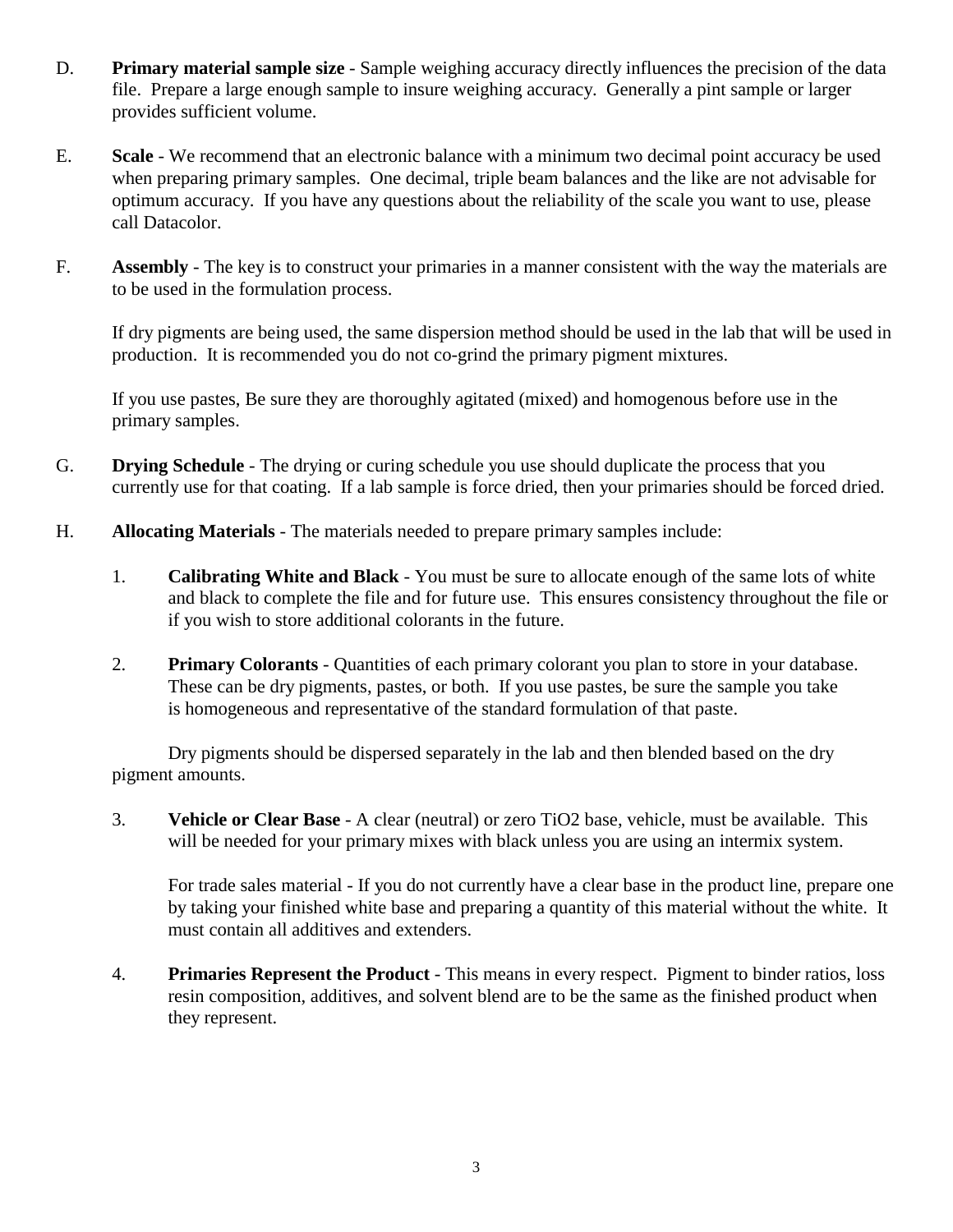## **GLOSSARY**

This glossary will give you definitions for the terminology used in this guide. The terminology used in you company may differ from this. This is to let you know the meanings in this guide.

# **BASE (TRADE SALES PAINT)**

A coating or paint mix which is a final product; i.e., in trade sales applications, the white paint to which colorant dispersions are added.

# **CALIBRATING BLACK**

The black paste dispersion or pigment to be blended with each colorant in the file.

NOTE: If more than one black is used in a product line, the calibrating black should be the strongest or jettest of the available blacks even if it is not the one you use in everyday production. Your Working black can be added as just another colorant.

# **DISPERSION or PASTE**

A liquid form of colorant dispersion, paste or flushing used in the actual shading or color matching of your products.

# **MASSTONE**

A sample of your finished product which contains a single colorant only.

# **ZERO WHITE, NEUTRAL or CLEAR BASE**

A finished coating or paint vehicle containing no TiO<sub>2</sub> or other colorants. Extenders, driers, catalysts, etc. are present.

# **PIGMENT or PASTE DISPERSION (COLORANT)**

Material present in a formulation to impart color.

# **PRIMARY PANEL**

A sample used to generate a database or colorant file. Each colorant in the file requires a minimum of two to a maximum of ten primaries for a complete description.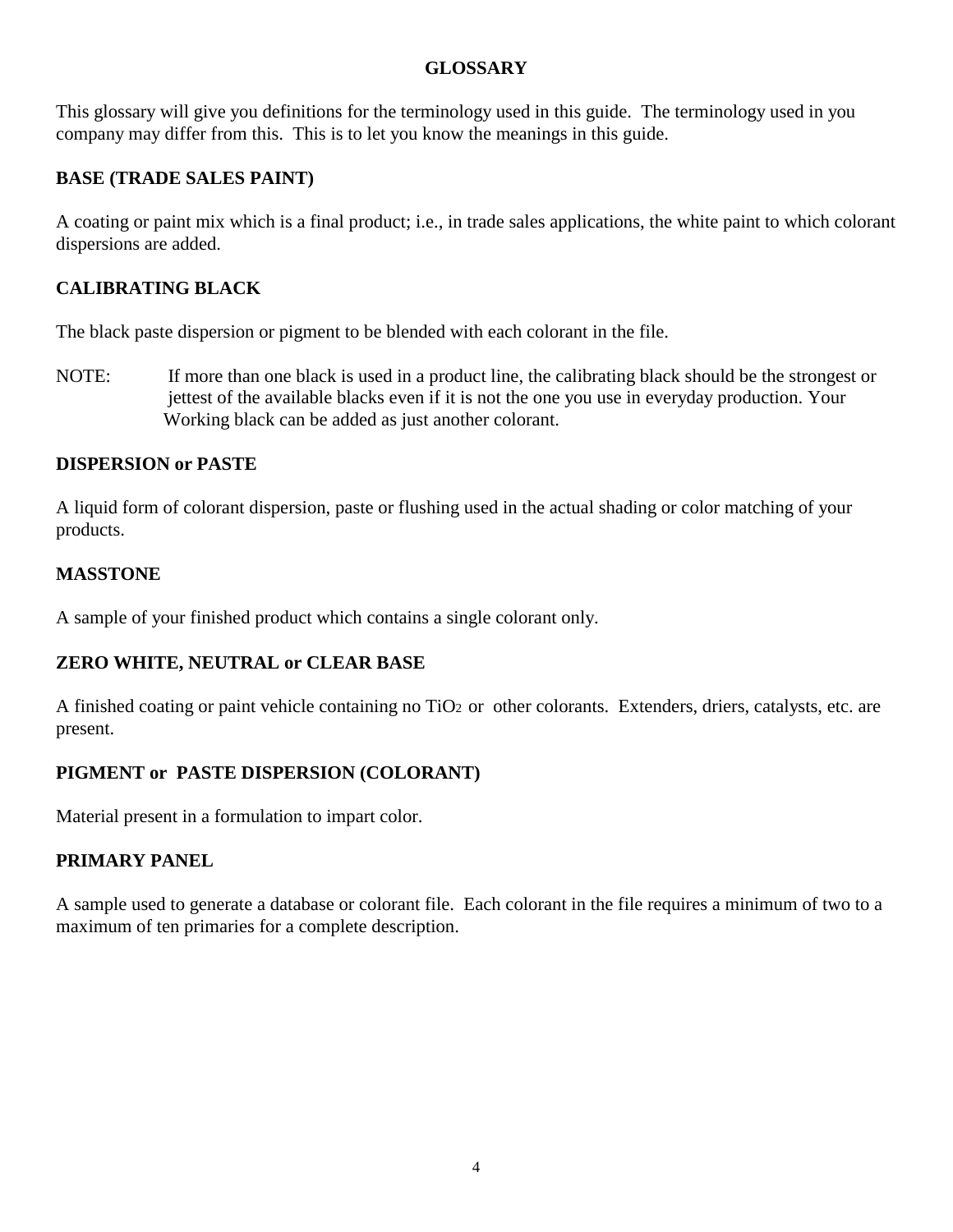## **MATERIALS TO BE BROUGHT TO THE USER'S COURSE**

It is important that you bring with you a limited data file when you attend the Datacolor User's Course. During the course, you will be instructed how to load, calibrate and troubleshoot this data. Therefore, it is important that all samples be completed prior to attendance.

## A. **Calibrating white and black primary panels**.

 Included in these, should be panels representing at least 4 different ratios of calibrating white/calibrating black (these will be explained later in this guide).

## B. **Primary panels for each colorant**.

 A minimum of two to a maximum of ten primary panels are required for each colorant. One to nine of the panels should be colorant mixed with the calibrating white. One panel must be the colorant mixed with the calibrating black. For the class it is suggested you prepare at least three panels of the colorant mixed with white.

## C. **Suggested Colorants for Class**

1. Organic Blue 5. Inorganic Yellow 2. Organic Green (Yellow Oxide) 3. Organic Yellow 6. Inorganic Red 4. Organic Red (Red Oxide)

### D. **Known sample formulations (All 6)**

It is advisable to prepare only the samples we suggest in this guide so that you do only necessary work. At our User's Course, your instructor will be able to determine if the work done to date is satisfactory. If it is not, the instructor will inform you what changes must be made in order to get your file in good operating condition. It is also suggested that you prepare two sets of panels, drawdowns or sprayouts so that a backup set is always on hand.

# **THE DETAILS YOU NEED TO PREPARE THESE MATERIALS ARE FOUND IN THE SECTIONS OF THIS GUIDE TITLED:**

## **"SAMPLE RATIOS FOR PRIMARY COLORANT BLENDS"**

# **"KNOWN FORMULATIONS TO BE BROUGHT TO CLASS"**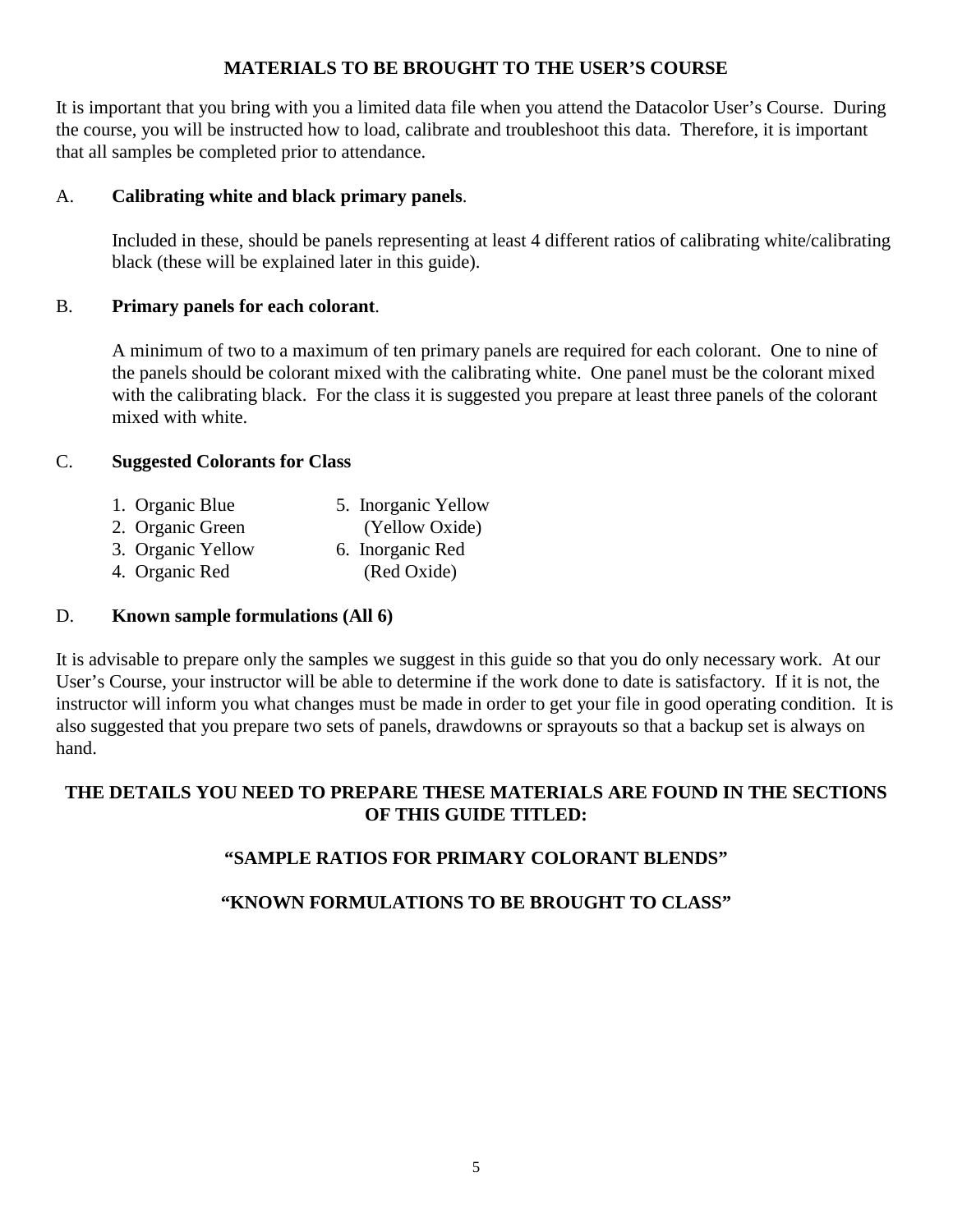### **SAMPLE RATIOS FOR PRIMARY COLORANT BLENDS**

### **FOR COLORANT FILES TO BE USED FOR OPAQUE/TRANSLUCENT PAINTS**

The software provides the ability to store data from ten primary samples. From these samples nine sets of K and S values are calculated. After examining the data these samples render during calibration, the decision is made which data sets best characterize the colorant's performance over the range of concentrations represented. These are then activated. All activated sets of K and S values are used in formulation and correction.

#### **REMINDERS:**

- **A.** All concentrations are percent by weight of the total colorant. **This can be dry pigment or paste. Please Remember: NEVER CO-GRIND DRY PIGMENTS FOR USE AS PRIMARIES. Back calculate dry concentrations from single pigmented pastes if needed.**
- **B.** All samples must be prepared as a finished paint system at normal colorant load levels.

**C.** It is not necessary that the samples be at total hiding. If they are not, though, they must be over a black/white substrate. If so, please make sure to bring a panel/card of the blank substrate to class.

#### **SAMPLES TO PREPARE:**

**The ratios outlined below can be used for dry pigment, paste or volume.** 

#### **NOTE: MORE SPECIFIC INFORMATION ON DIFFERENCES WHEN LOADING DRY, PASTE, VOLUME OR TRADE SALES WILL BE GIVEN BELOW.**

Samples that will be needed for class attendance are as follows:

#### **CALIBRATING (MASTER) WHITE**

100% Masstone White (panel of calibrating white).

**Do you require the colorant file ability to calculate loading to specified hiding? If so, you must prepare a master white at incomplete hiding over black/white substrate**.

**Your Account Representative can give you further information on this.** 

**For class we strongly recommend you bring ten letdowns for the black and one colorant of your choosing. For the remaining colorants, please bring AT LEAST four mixtures with white and the mandatory mixture with black. The colorants with ten letdowns will allow us to demonstrate the softwares maximum capabilities. How many you prepare for each colorant when you return home from the class will be discussed during class.**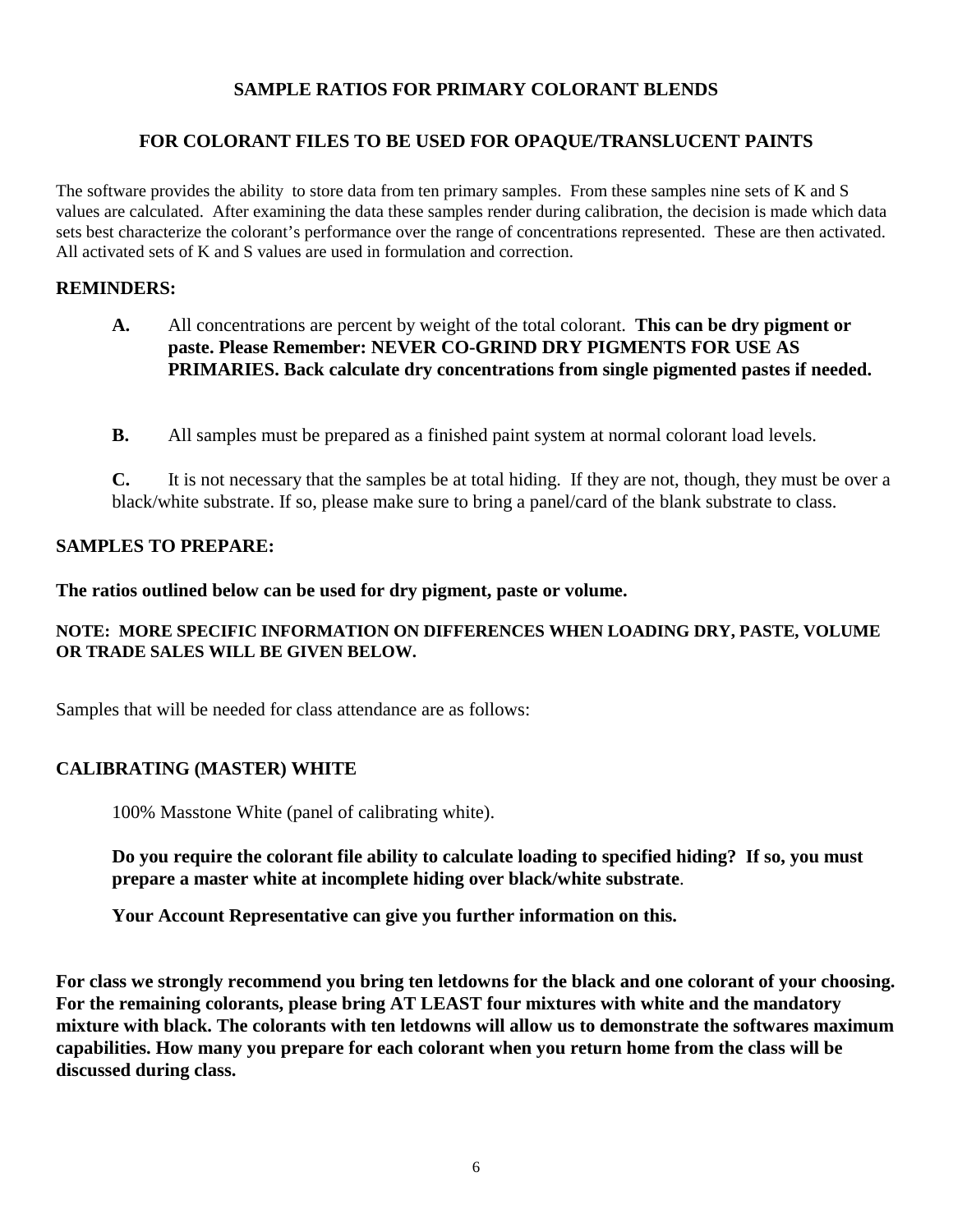# **CALIBRATING BLACK ( & ADDED BLACKS)**

For the calibrating black we request you make **at least four** of the letdowns with white.

 2% black +98% white 5% black +95% white  $10\%$  black  $+90\%$  white  $20\%$  black  $+80\%$  white  $30\%$  black  $+70\%$  white 40% black +60% white  $50\%$  black  $+50\%$  white  $70\%$  black  $+30\%$  white 80% black +20% white

Masstone Black (panel of calibrating black). **This sample is mandatory.**

## **ALL ORGANIC AND INORGANIC COLORANTS**

For the colorants we request you make **at least four** of the letdowns with white.

| 2%  | colorant | $+98\%$ white                          |
|-----|----------|----------------------------------------|
| 5%  | colorant | $+95\%$ white                          |
| 10% | colorant | $+90\%$ white                          |
| 20% | colorant | $+80\%$ white                          |
| 30% | colorant | $+70\%$ white                          |
| 40% | colorant | $+60\%$ white                          |
| 50% | colorant | $+50\%$ white                          |
| 70% | colorant | $+30\%$ white                          |
| 80% | colorant | $+20\%$ white                          |
| 97% | colorant | $+3\%$ black This sample is mandatory. |

These amounts are not written in stone. They are starting points and you may vary them if desired.

**OPACITY** - If you desire to calculate colorant loading you must make your white at incomplete hiding. The Suggested CR should be between 90 and 95. If you are creating this type of file, it is no longer required that all the primaries always be opaque. Previously opacity was accomplished by loading (sometimes loading above normal levels) or multi-coating of the primary. Please make sure you accurately record the film thickness of the white sample only if loading calculations are necessary and your white is applied at the above stated contrast ratio. If all of your products are applied at the same dry film (such as that which would be achieved with a Bird applicator) we can use a relative value of 1.0.

If, at your normal loading and film thickness, your primary is less than opaque, the software will accommodate this. All primary samples should be made over a black and white background so measurements can be made at incomplete hiding, if necessary.

PLEASE NOTE THAT IT IS NOT IMPERATIVE THAT ALL OF YOUR SAMPLES BE WIEGHED ACCURATELY TO ZERO TO THE SECOND DECIMAL PLACE BUT RATHER THAT YOU KNOW EXACTLY WHAT IS IN THE SAMPLE. PLEASE ACCURATELY RECORD WHAT IS CONTAINED WITHIN EACH SAMPLE. IF YOU HAVE ANY QUESTIONS ON THIS PLEASE CONTACT YOUR TECHNICAL ACCOUNT REPRESENTATIVE.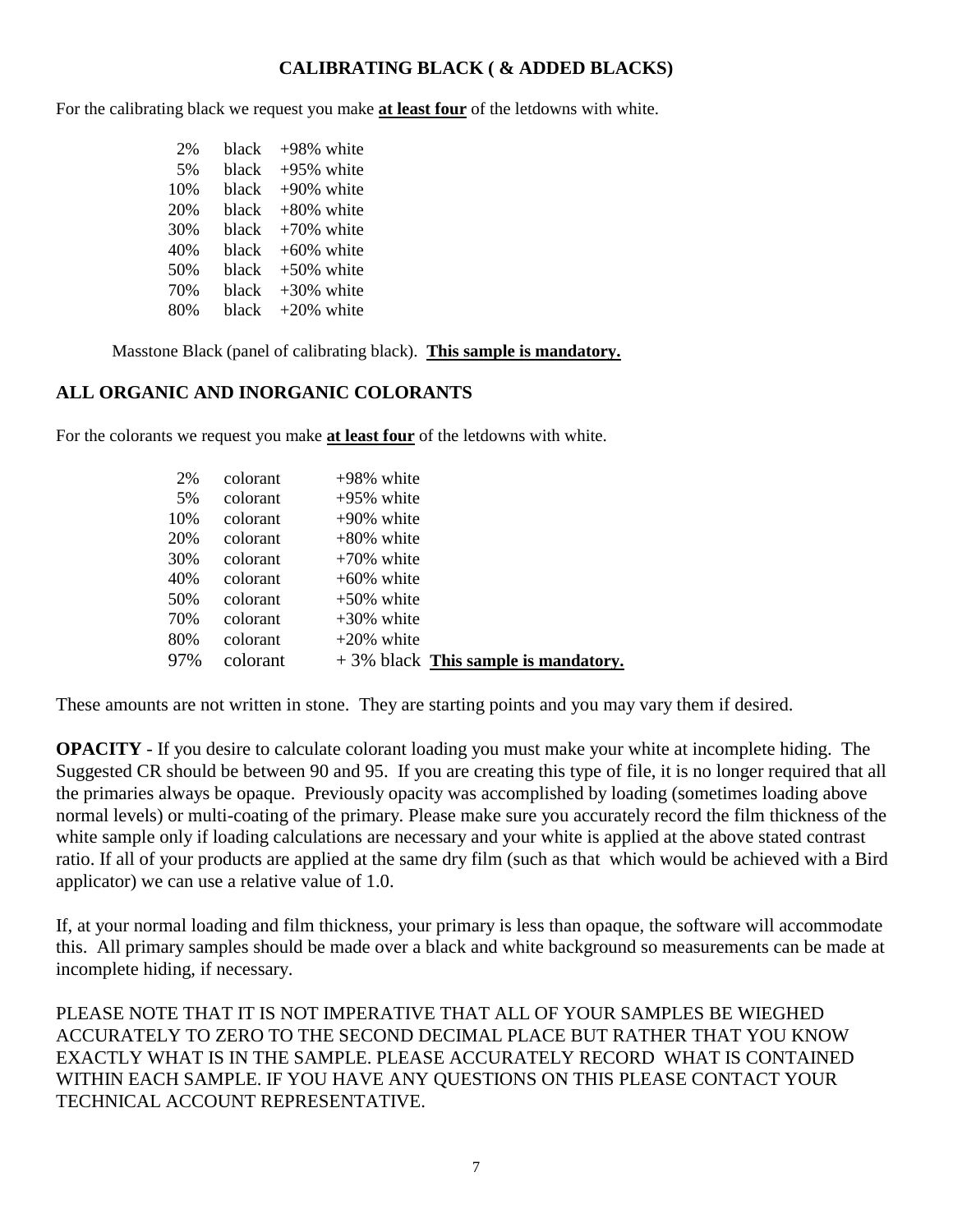## **KNOWN FORMULATIONS** (see page 8 for suggested formulations).

## **NOTES AND SUGGESTIONS ON PRIMARY PREPARATION**

#### **DRY PIGMENT CALIBRATION**

Dry pigment ratios are the same as paste ratios for all primary samples. Pigments should be dispersed using a method, which duplicates plant dispersion. **They should all be single pigment dispersions and then mixed on the basis of dry pigment amounts**. Do not co-disperse the primary mixtures.

#### **TRADE SALES APPLICATIONS SUGGESTIONS AND REMINDERS**

If you are building a colorant file for use in trade sales (where there is more than one base in a product line), follow the instructions below.

- A. Datacolor recommends you use a concentrated white colorant as the calibrating or master white in the file. This allows for a full range of mix with white concentrations without over pigmentation of the system.
- B. All concentrations are percent by weight of paste.
- C. Weight / unit volume must be measured for each base and colorant. If you ultimately desire volumetric output (PAINTMAKER customers see note above), do not use theoretical densities since these are not always accurate.
- D. All samples must be prepared as a finished paint system at normal pigment load level.

 E. It is not necessary that the samples be at total hiding. If they are not, though, they must be over a black / white substrate.

#### **NOTE: Paintmaker file primaries must all be at complete hiding.**

- F. It will not be necessary to build a file for each base level in a single product line. The bases in your system will be added to the file. The necessary primary samples to enter and calibrate an additional base are:
	- 1. 100% Base
	- 2. 97% Base  $+3\%$  Calibrating Black

### **G. A clear (neutral) or zero TiO2 base must be available. This is used for your primary mixes with black. Also for the mixes with white using concentrated white as master. If you do not have a clear base in that product line, prepare one by taking your finished white base formula and leaving out the TiO2.**

**PAINTMAKER USERS PLEASE NOTE**: Paintmaker, any version, **can not** utilize ChromaCalc 3.0 colorant files. You can utilize ChromaCalc 3.0 for your laboratory and factory. But you will have to maintain your current CC-1 colorant files for use with Paintmaker.